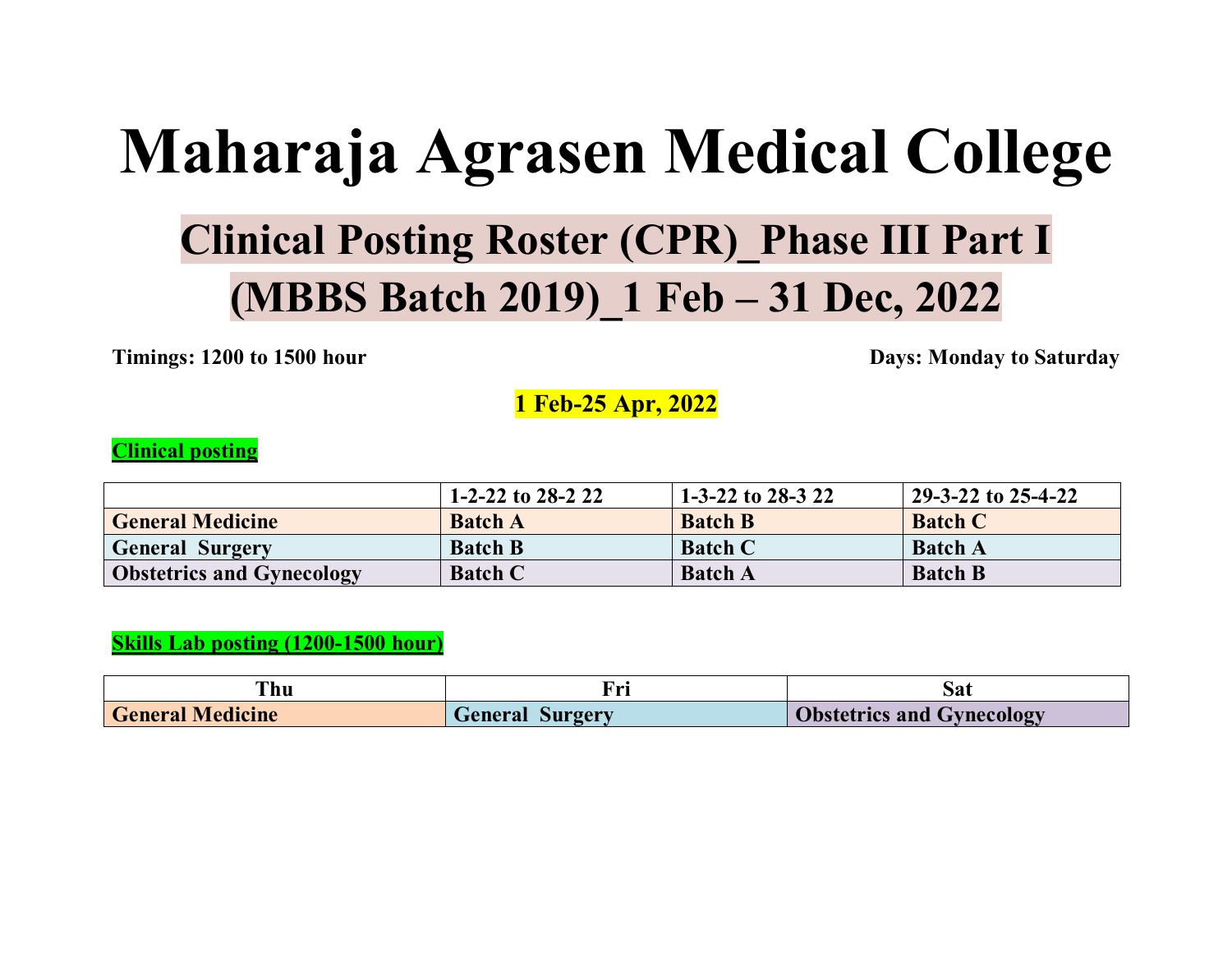**Roll Numbers**

**Batch A 1900-32 Batch B 1933-65 Batch C 1966-99** 

## **26 Apr-31 Dec, 2022**

**Clinical posting**

| Subjec    | $26 - 4 - 22$ | $23 - 5 - 22$ | $29 - 6 - 22$ | $26 - 7 - 22$ | $9 - 8 - 22$ | $12 - 9 - 22$ | $26 - 9 - 22$  | $23 - 10 - 22$ | $6 - 11 - 22$ | $3-12-22$    |
|-----------|---------------|---------------|---------------|---------------|--------------|---------------|----------------|----------------|---------------|--------------|
| t code    | to            | to <b>*</b>   | to            | to            | to $**$      | to            | to             | to             | to            | to ***       |
|           | $22 - 5 - 22$ | $28 - 6 - 22$ | $25 - 7 - 22$ | $8 - 8 - 22$  | $11-9-22$    | $25 - 9 - 22$ | $22 - 10 - 22$ | $5-11-22$      | $2 - 12 - 22$ | $16-11-22$   |
|           |               |               |               |               |              | <b>Batch</b>  |                |                |               |              |
| <b>CM</b> |               | $\mathbf{A}$  | B             |               | $\mathbf C$  |               |                | D              |               | $\mathbf{E}$ |
| <b>PE</b> | B             |               | $\mathbf C$   |               | D            |               | $\bf{E}$       |                | $\mathbf{A}$  |              |
| <b>CS</b> |               | B             |               | $\mathbf C$   |              | D             |                | E              |               | $\mathbf{A}$ |
| OR        | $\mathbf C$   |               | D             |               | E            |               | $\mathbf{A}$   |                | B             |              |
| <b>DR</b> |               | $\mathbf C$   |               | D             |              | E             |                | $\mathbf{A}$   |               | B            |
| <b>OP</b> | D             |               | E             |               | $\mathbf{A}$ |               | $\bf{B}$       |                | $\mathbf C$   |              |
| <b>PS</b> |               | D             |               | E             |              | $\mathbf{A}$  |                | B              |               | $\mathbf C$  |
| EN        | E             |               | $\mathbf{A}$  |               | B            |               | $\mathbf C$    |                | D             |              |
| DE        |               | E             |               | $\mathbf{A}$  |              | B             |                | $\mathbf C$    |               | D            |